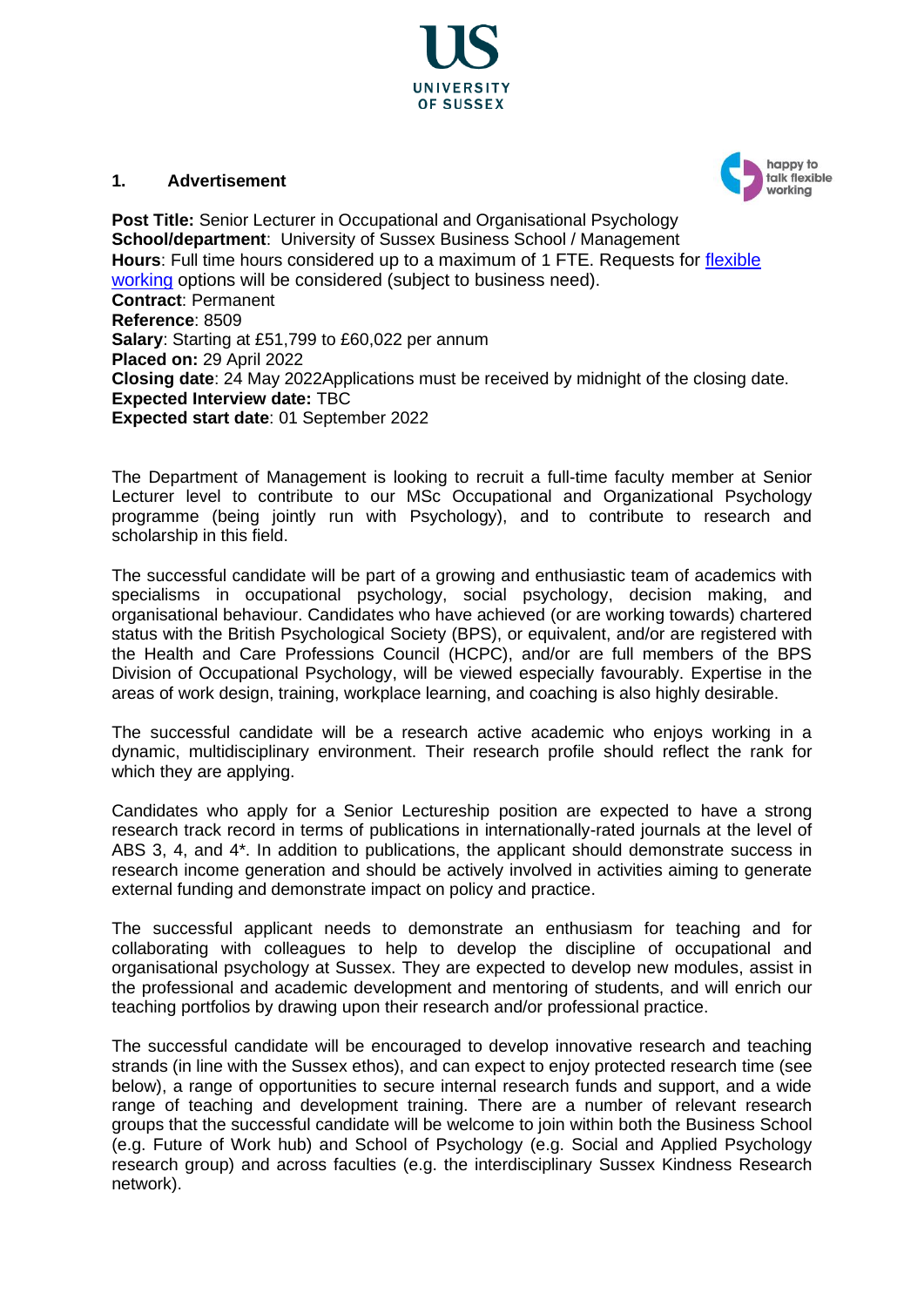

Informal enquiries may be made with the Head of Department, Dr Benjamin Everly (b.everly@sussex.ac.uk) or the MSc Occupational and Organisational Psychology Course Director, Dr Emma Russell (emma.russell@sussex.ac.uk).

> The University of Sussex is committed to equality of opportunity. For full details and how to apply see our [vacancies page](http://www.sussex.ac.uk/about/jobs)

*The University of Sussex values the diversity of its staff and students and we welcome applicants from all backgrounds.*

## **2. The School / Division**

The University of Sussex Business School is a unique research and teaching focused interdisciplinary school, which takes a strong policy-directed view on business practices while also developing the underlying core disciplines. It includes the Department of Accounting and Finance, the Department of Strategy and Marketing, the Department of Management, the Department of Economics, and the Science Policy Research Unit (SPRU).

With such excellent foundations the University of Sussex Business School offers something distinctive and special to the future of business and management research and education in the UK and beyond. It is exceptionally well placed to provide leadership in the development and dissemination of sustainable business and management practice, informed by sound economic logic.

#### **3. The Department of Management**

The Department of Management, founded in 2018, currently encompasses over 25 research-active faculty members, plus over 13 faculty specialising in education and scholarship. The Department comprises two subject groups (Operations and Technology Management; Organisational Behaviour and Human Resource Management) and a number of cross-disciplinary research groups (please see details at – https://www.sussex.ac.uk/business-school/management/research).

The Department currently hosts one undergraduate and four postgraduate programmes entirely within the department, and several more degree programmes are offered jointly with other Departments in the School and the University – including the MSc in Occupational and Organizational Psychology. Successful candidates will be expected to contribute to modules in a range of degree programmes, as appropriate for their discipline. We have a workload planning model, which protects research time, and is used to allocate teaching fairly across our faculty. The Department attracts students from all over the world, enhancing the cultural dimension of the learning experience. We also have many international links, collaborating with universities around the globe.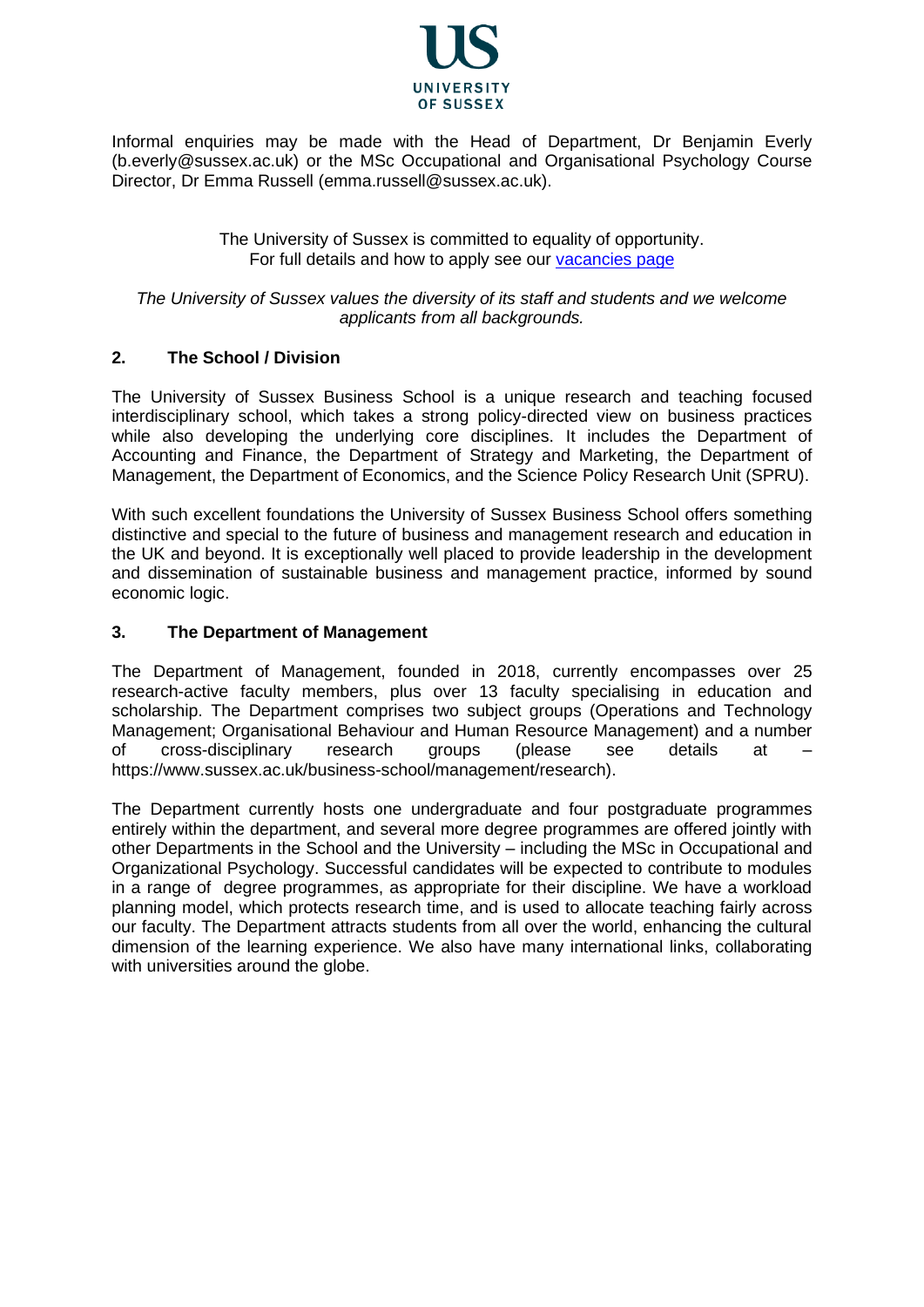

| <b>Job Title:</b>        | Senior<br>Psychology                                                                                                                                                                                                                                                           | Lecturer | in. | Occupational | and | Organisational |
|--------------------------|--------------------------------------------------------------------------------------------------------------------------------------------------------------------------------------------------------------------------------------------------------------------------------|----------|-----|--------------|-----|----------------|
| Grade:                   | Grade 9                                                                                                                                                                                                                                                                        |          |     |              |     |                |
| School:                  | <b>Business School</b>                                                                                                                                                                                                                                                         |          |     |              |     |                |
| Location:                | Jubilee                                                                                                                                                                                                                                                                        |          |     |              |     |                |
| <b>Responsible to:</b>   | Dean of School                                                                                                                                                                                                                                                                 |          |     |              |     |                |
| Direct reports:          | <b>Head of Department</b>                                                                                                                                                                                                                                                      |          |     |              |     |                |
| Key contacts:            | Students, other members of Faculty within the School and<br>University, School Officers, academics in the field in other<br>institutions.                                                                                                                                      |          |     |              |     |                |
| <b>Role description:</b> | Senior Lecturer is a senior career-grade teaching and research<br>position. Post-holders will be expected to show academic<br>leadership in both teaching and research, and to support the<br>management and strategic planning processes of the School<br>and the University. |          |     |              |     |                |

## **PRINCIPAL ACCOUNTABILITIES**

1. To provide academic leadership in the design and delivery of high-quality teaching programmes, in particular the MSc Occupational and Organizational Psychology programme

 $\overline{\phantom{a}}$ 

- 2. To engage in high-quality research activity resulting in high-quality publications to be submitted to the REF at acceptable levels of volume and academic excellence; to lead research projects or research initiatives in the School; to secure research funding and third-stream income; and to contribute to the School's research strategy.
- 3. To support the management activities of the School and University, and undertake a key role in School or University working groups or committees, as required.

# **KEY RESPONSIBILITIES**

# **1. Teaching & Student Support**

- 2.1 Lead the innovative design, development and delivery of a range of programmes of study at various levels.
- 2.2 Ensure that course design and delivery comply with the University quality standard and regulations, and take responsibility for the quality of programme units.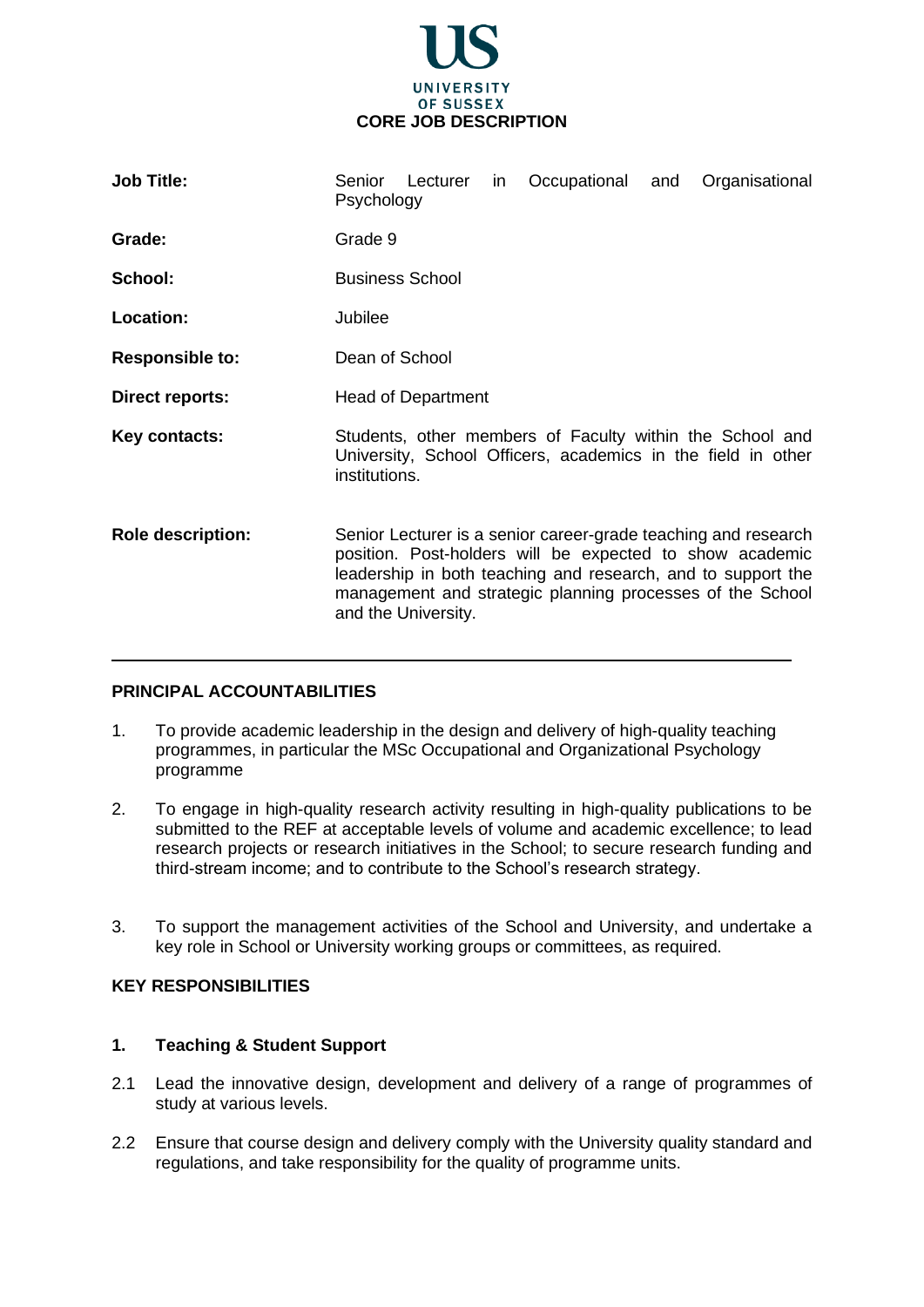

- 2.3 Regularly review and update course content and teaching materials, ensuring that they remain up-to-date and relevant, incorporating advances in the subject area and utilising appropriate technology.
- 2.4 Set, mark, and assess coursework and examinations; select appropriate assessment instruments and assessment criteria; and provide constructive and comprehensive feedback to students.
- 2.5 Actively maintain an understanding of appropriate pedagogy in the subject area.
- 2.6 Provide academic leadership to those working within programme areas, e.g. as a course leader.
- 2.7 Supervise taught postgraduate students, providing advice on study skills.
- 2.8 Undertake and complete administrative duties required in the professional delivery of teaching.
- 2.9 Undertake academic advising duties, and provide first-line support for sensitive issues, referring on as appropriate to services providing further assistance.
- 2.10 Adopt an approachable and accessible attitude towards students, offering office hours, informal advice etc.

## **2. Research, Scholarship & Enterprise**

- 2.1 Contribute to the development of School research strategies and themes.
- 2.2 Identify and develop research objectives, and proposals for own or joint research.
- 2.3 Carry out independent research and act as a Principal Investigator or project leader on major research projects. This may involve leading and line-managing the staff including their recruitment, probation, mentoring, performance review and staff development; managing the budget, and taking responsibility for the delivery of the programme.
- 2.4 Define research objectives and questions, review and synthesise the outcomes of research studies, and develop ideas for application of research outcomes.
- 2.5 Develop proposals for major research projects which will make a significant impact, and lead to an increase in knowledge or understanding or the development of new explanations, insights, concepts or processes.
- 2.6 Produce high-quality research outputs that have significant impact in the field, for publication in monographs or recognised high-quality journals, or performance/exhibition, as appropriate, and make a significant contribution to the School's REF submission at acceptable levels of volume and academic excellence.
- 2.7 Make presentations at national or international conferences or exhibit work in other appropriate events of a similar standing, and identify ways to disseminate research outputs informally via the internet, the media and other forms of public engagement.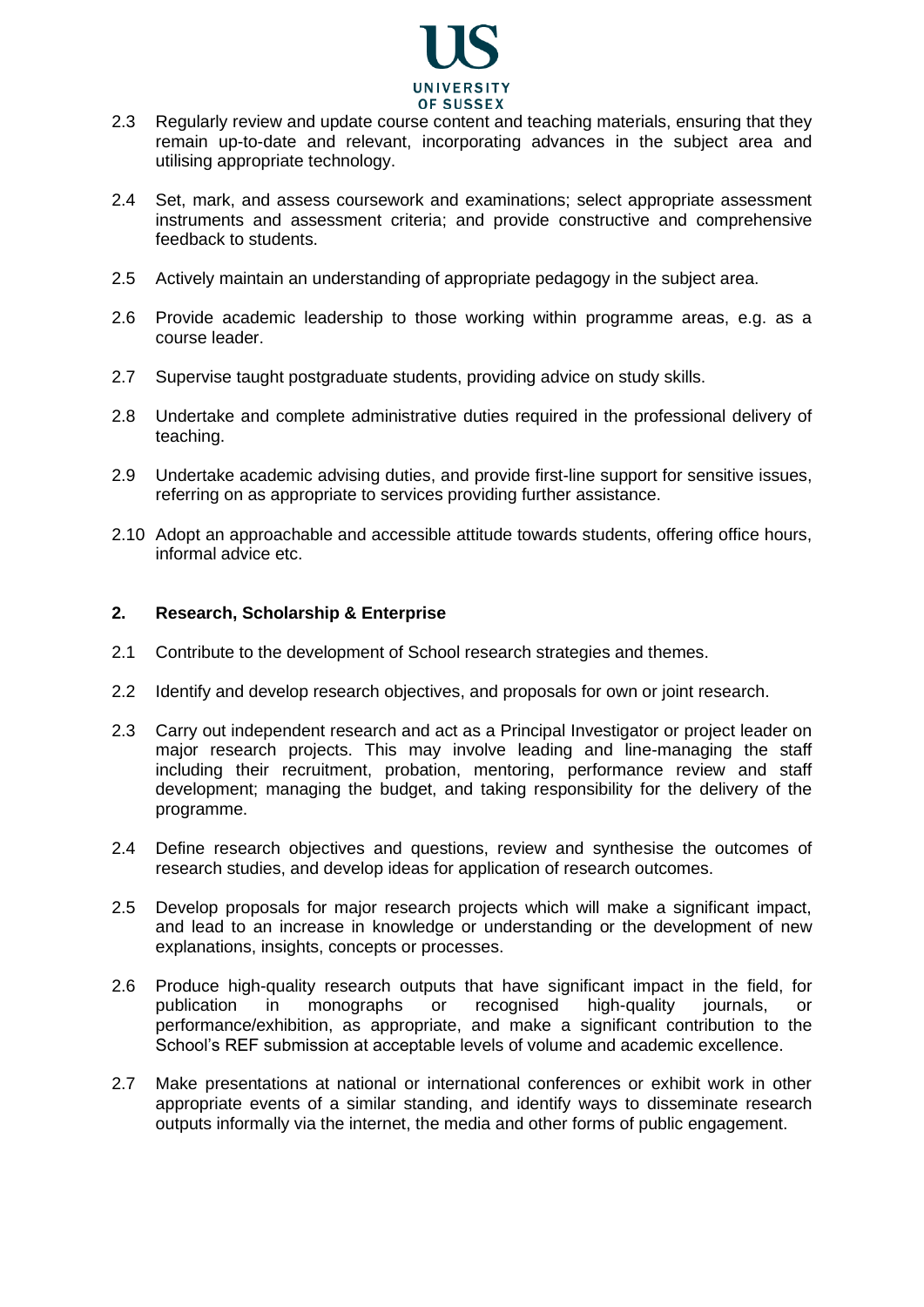

- 2.8 Develop and maintain an independent research reputation by, for example, serving on peer review committees, and acting as a referee for journal articles and research grant applications.
- 2.9 Contribute to the internal management of the REF assessment exercise.
- 2.10 Provide academic leadership to those working within relevant research areas.
- 2.11 Play an influential role in identifying sources of funding and secure and/or contribute to the process of securing bids.
- 2.12 Play a leading role in identifying and securing opportunities for enterprise activity, knowledge exchange income and/or consultancy.
- 2.13 Actively build internal and external contacts, and play a key role in internal networks and relevant external networks in order to, for example, identify sources of funding, secure student placements, and build relationships for future activities.
- 2.14 Develop links with external contacts such as other educational bodies, businesses, the public sector, and professional bodies to foster collaboration and potentially generate a source of income.
- 2.15 Play a role in a relevant national professional body or recognised events.
- 2.16 Continually update knowledge and understanding in field or specialism, and engage in continuous professional development.
- 2.17 Conduct risk assessments and take responsibility for the health and safety of others, if required.

## **3. Contribution to School & University**

- 3.1 Attend and contribute to School meetings.
- 3.2 Contribute to the overall management of the School in areas such as budget management and business planning, as required.
- 3.3 Contribute to School-level strategic planning, and University-level strategic planning processes if required.
- 3.4 Engage in activities beyond day-to-day teaching duties, for example Admissions Days.
- 3.5 Assist with undergraduate and postgraduate recruitment.
- 3.6 Chair and/or play a key role in School or University working groups or committees, as required.
- 3.7 Undertake an administrative or organisational role within the School e.g. Library Representative, Year Tutor, Exam Board Chair, or personal/academic tutoring.
- 3.8 Advise and provide support to less experienced colleagues, and conduct Performance and Development Reviews, as required.
- 3.9 Undertake additional administrative duties, as required by the Head of School.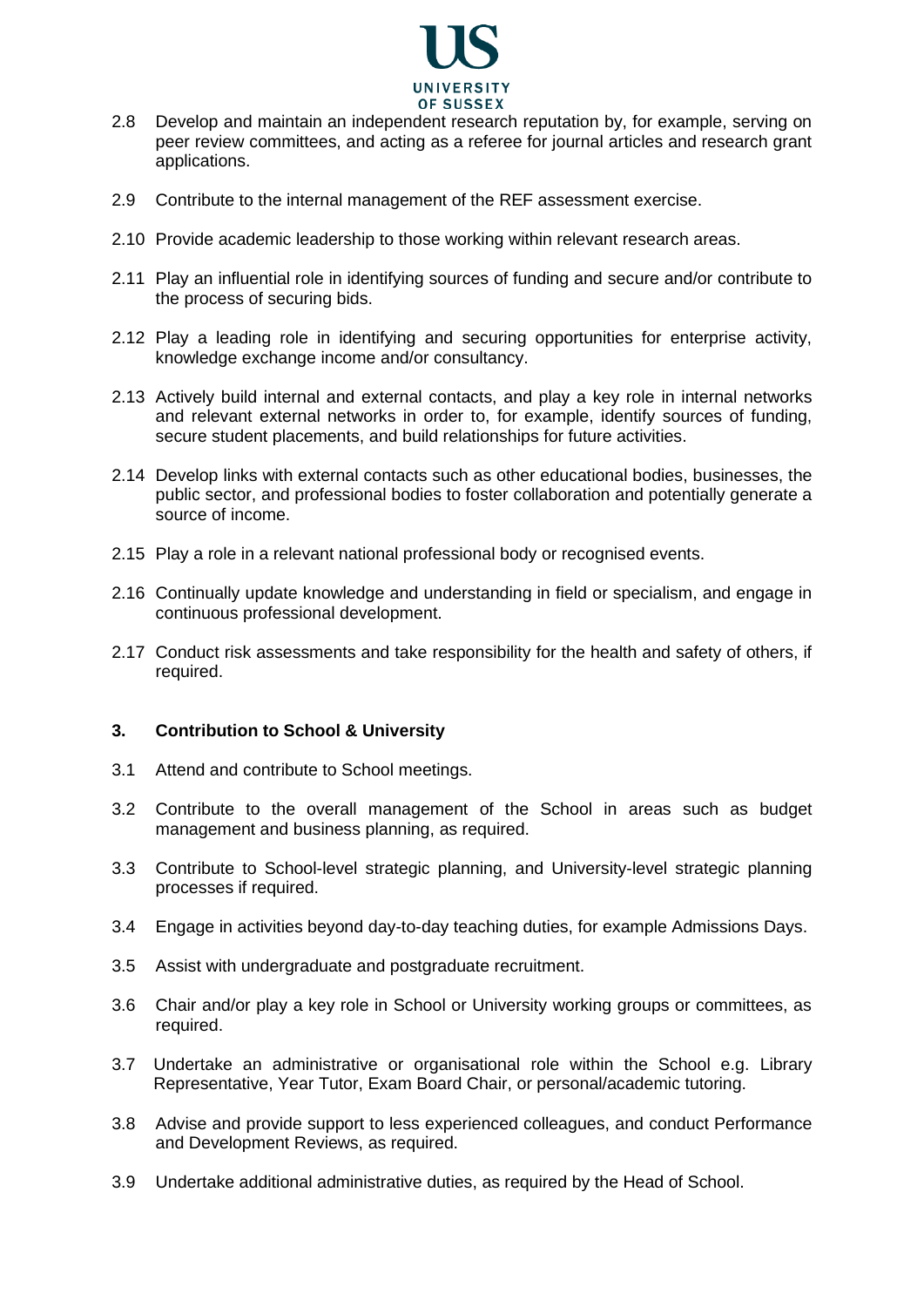

This Job Description sets out current duties of the post that may vary from time to time without changing the general character of the post or level of responsibility entailed.

## **INDICATIVE PERFORMANCE CRITERIA**

- Evidence of novel or innovative approaches to teaching supervision or assessment, including appropriate uses of technology.
- Sustained high-quality teaching across both undergraduate and postgraduate portfolios, as evidenced by surveys, questionnaires and peer review.
- Evidence of the integration of research, scholarship and professional practice with teaching activities.
- Regular published output of original research, with a significant proportion at international level (referred journal papers, monographs, book chapters, text books).
- Responsible for leading and managing a major research group.
- Sustained success in obtaining competitively awarded research and knowledge exchange grants and contracts, with evidence of leadership in securing such awards (for example, as Principal Investigator).
- A successful track record of completed postgraduate research supervision at MPhil and DPhil level.
- Significant involvement in knowledge creation and transfer in conjunction with partner organisations in industry, commerce, government or NGOs. This could be in the form of externally funded research, knowledge exchange and/or consultancy.
- Evidence of external profile, such as membership of professional body, editorial board or similar.
- Successful prosecution of a major task which facilitates School or organisational unit performance or business.
- Evidence of a capacity to contribute creatively and constructively to the management of School business.
- Evidence of successful management of more junior and/or support staff where such opportunities exist.
- Responsible and effective involvement in the broader arena of the School and/or University including, where appropriate, a role providing support, pastoral care and guidance to students or colleagues.